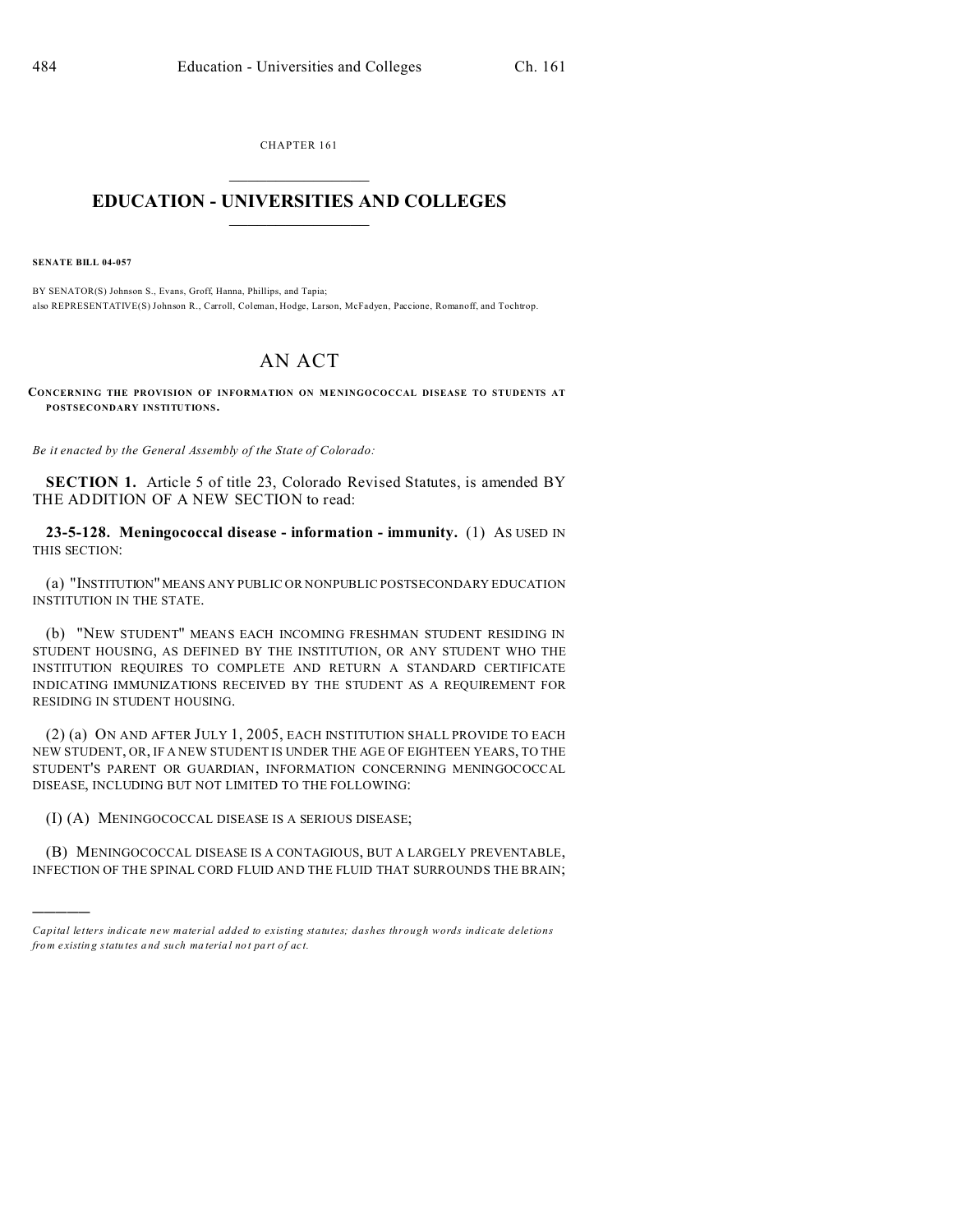(C) SCIENTIFIC EVIDENCE SUGGESTS THAT COLLEGE STUDENTS LIVING IN DORMITORY FACILITIES ARE AT A MODESTLY INCREASED RISK OF CONTRACTING MENINGOCOCCAL DISEASE; AND

(D) IMMUNIZATION AGAINST MENINGOCOCCAL DISEASE DECREASES THE RISK OF CONTRACTING THE DISEASE.

(II) WEBSITE ADDRESSES, TELEPHONE NUMBERS, OR OTHER SIMILAR INFORMATION TO ASSIST A NEW STUDENT OR THE STUDENT'S PARENT OR LEGAL GUARDIAN IN IDENTIFYING A LOCATION OR LOCATIONS WHERE THE NEW STUDENT MAY RECEIVE AN IMMUNIZATION AGAINST MENINGOCOCCAL DISEASE.

(b) AN INSTITUTION MAY PROVIDE THE INFORMATION REQUIRED BY SUBPARAGRAPH (I) OF PARAGRAPH (a) OF THIS SUBSECTION (2) EXACTLY AS WRITTEN OR THROUGH SIMILAR LANGUAGE THAT REASONABLY MEETS THE INTENT OF THE NOTIFICATION REQUIREMENT AND IS BASED UPON ESTABLISHED AND SCIENTIFICALLY RECOGNIZED MEDICAL OR EPIDEMIOLOGICAL DATA.

(3) ON AND AFTER JULY 1, 2005, EACH INSTITUTION SHALL REQUIRE EACH NEW STUDENT WHO HAS NOT RECEIVED A VACCINATION AGAINST MENINGOCOCCAL DISEASE, OR, IF THE NEW STUDENT IS UNDER THE AGE OF EIGHTEEN YEARS, THE STUDENT'S PARENT OR GUARDIAN, TO CHECK A BOX ON A DOCUMENT PROVIDED BY THE INSTITUTION STATING THAT THE SIGNOR HAS REVIEWED THE INFORMATION PROVIDED PURSUANT TO SUBSECTION (2) OF THIS SECTION AND HAS DECIDED THAT THE NEW STUDENT WILL NOT OBTAIN A VACCINATION AGAINST MENINGOCOCCAL DISEASE. AN INSTITUTION MAY INCLUDE THE ACKNOWLEDGMENT REQUIRED IN THIS SECTION ON ANOTHER SIGNED DOCUMENT USED TO COLLECT HEALTH OR HOUSING INFORMATION THAT MUST BE RETURNED TO THE INSTITUTION AND THAT THE INSTITUTION IS ALREADY REQUIRED TO RETAIN FOR OTHER PURPOSES REGARDING THE STUDENT'S HEALTH OR HOUSING.

(4) NOTHING IN THIS SECTION SHALL BE CONSTRUED TO:

(a) REQUIRE A STUDENT WHO IS PLANNING TO RESIDE IN STUDENT HOUSING TO OBTAIN THE VACCINATION AGAINST MENINGOCOCCAL DISEASE;

(b) REQUIRE AN INSTITUTION TO PROVIDE OR PAY FOR THE VACCINATION OF A STUDENT; OR

(c) PROHIBIT AN INSTITUTION FROM ESTABLISHING ADDITIONAL REQUIREMENTS CONCERNING MENINGOCOCCAL VACCINATION.

(5) AN INSTITUTION THAT HAS MADE A REASONABLE EFFORT TO COMPLY WITH THIS SECTION SHALL NOT BE LIABLE FOR DAMAGES FOR INJURIES SUSTAINED BY A STUDENT AS A RESULT OF CONTRACTING MENINGOCOCCAL DISEASE WHERE THE STUDENT'S CLAIM IS BASED SOLELY UPON THE PROVISION OF THE INFORMATION REQUIRED BY PARAGRAPH (a) OF SUBSECTION (2) OF THIS SECTION.

**SECTION 2. Effective date.** This act shall take effect at 12:01 a.m. on the day following the expiration of the ninety-day period after final adjournment of the